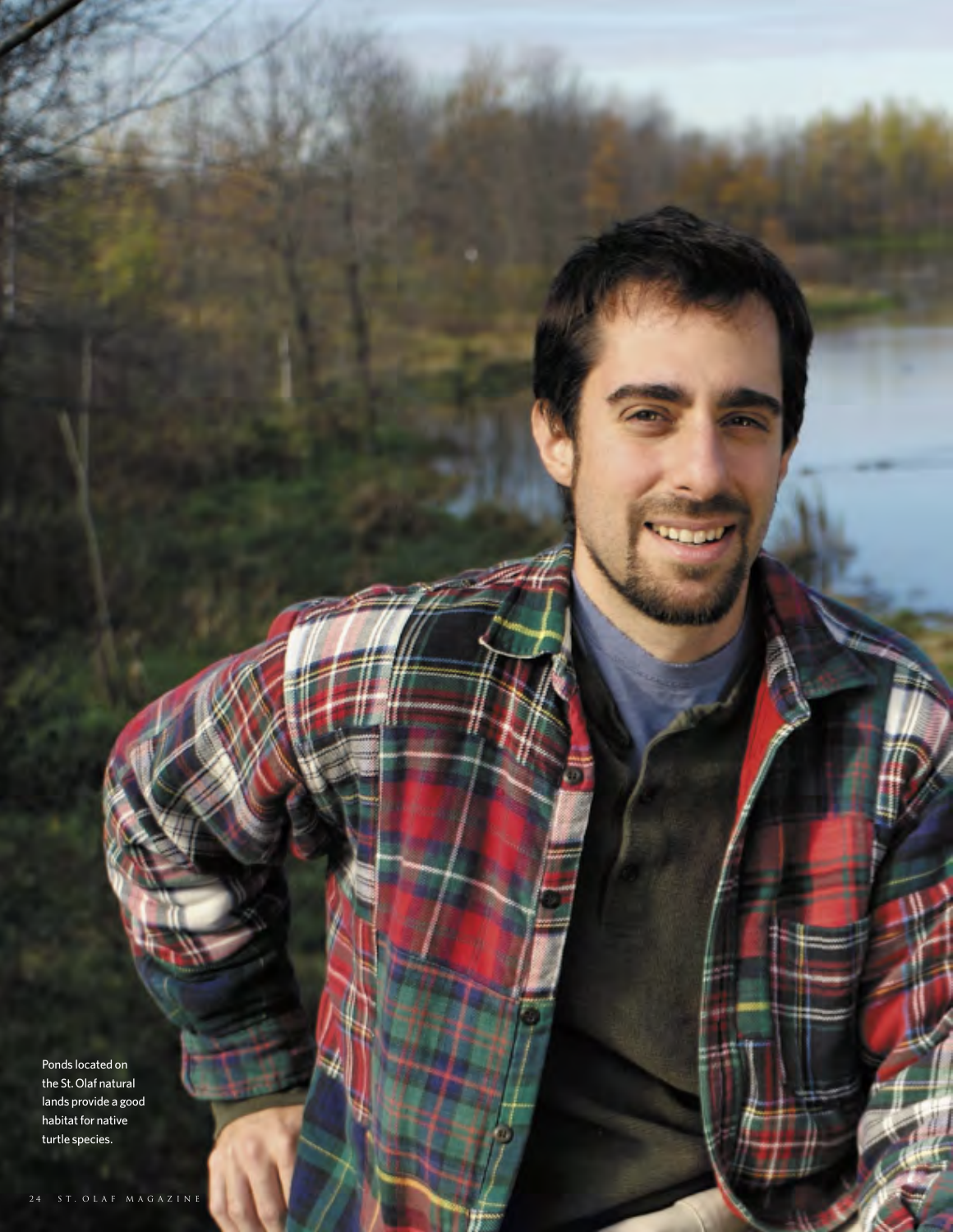### **B IOLOG I ST STEVE FRE E D B ER G SHARES HI S PAS S ION FOR TURTL ES**

WITH ST. OLAF STUDENT RESEARCHERS WHO DIG INTO GENETICS,

**EVOLUTION ARY B IOLOGY, ECOLOGY A N D B IOI N FOR MATI CS .**

**By Patricia Grotts Kelly '77**

**P H O T O G R A P H E D B Y T O M R O S T E R**

# lar16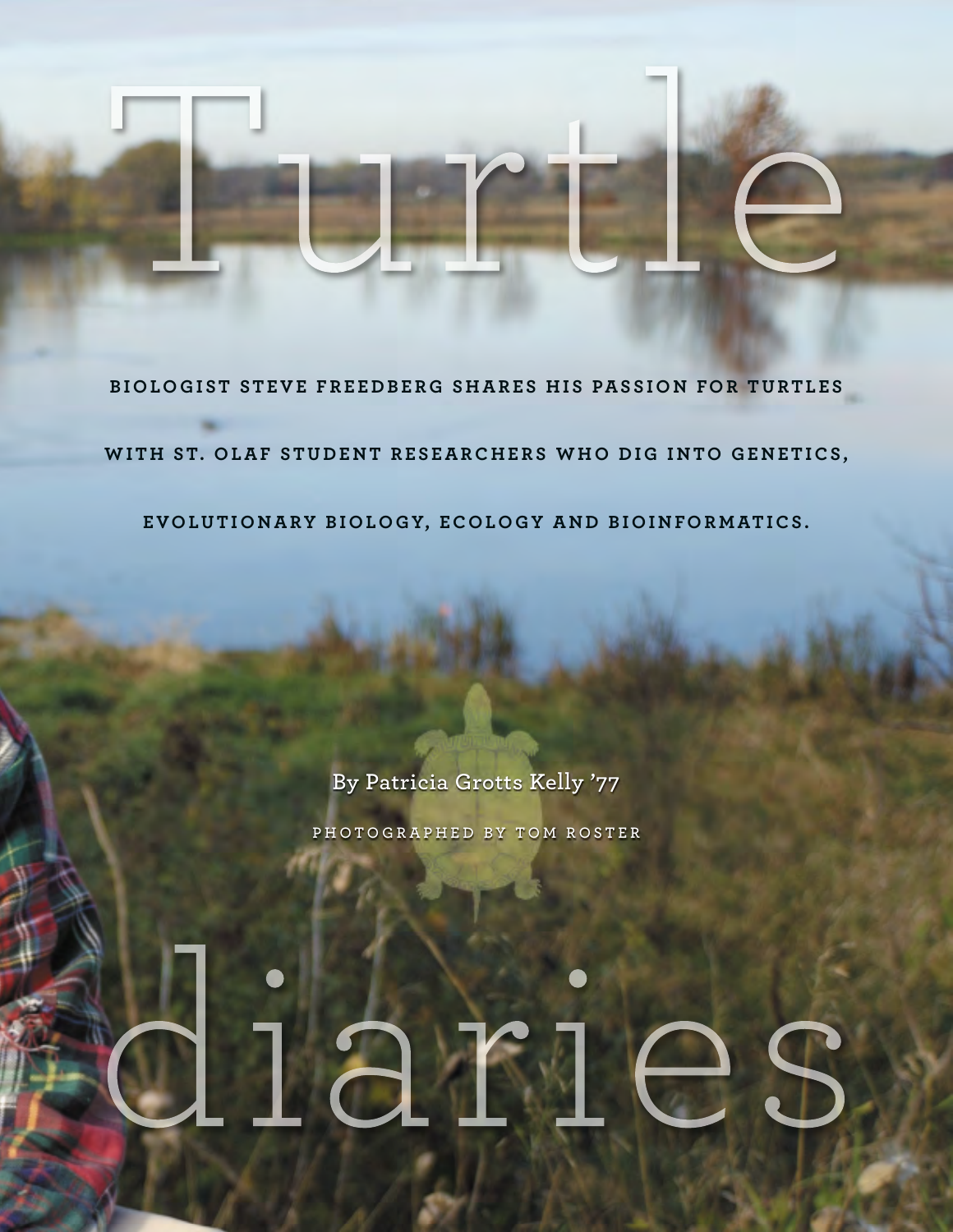N A DREARY FEBRUARY morning, Steve Freedberg unlocks a makeshift plywood door to reveal a bit of spring inside the Science Center. "It's warm in here," he says, "and a little stinky."

The room is lit up like a sunny day. All is quiet, except for an occasional *splash-plop… splash-plop.* Shelves lining the walls are packed tight with open plastic bins, which Freedberg calls "tanks." Each tank holds a dogpaddling turtle.

Thanks to Freedberg, who joined the biology faculty in 2006, St. Olaf is home to one of the most impressive and diverse collections of rare turtles at any American college or university — and St. Olaf students have the unique opportunity to work with them hands-on.

Freedberg's turtle collection comprises 65 specimens from South America, New Guinea, China, Africa, Australia, Belize and other exotic climes. It was willed to him by his teacher, Indiana University research associate Michael Ewert, who died two years ago. Freedberg earned his Ph.D. in ecology and evolutionary biology at Indiana in 2003 and came to St. Olaf after three years of postgraduate work at the University of Virginia. He arrived on campus on a sweltering, 100-degree day, the back of his truck packed with turtles keeping cool with chilled water bottles and ice packs.

They settled right in to their cramped closet digs, which Freedberg says work just fine because light, warmth, food and water are all that turtles really need. Turtles in nature spend much of their time crammed into rocky crevices or wedged between other turtles sunning on a log, not moving for hours.

"When I was a graduate student, I tried to set up more natural environments for them," he says, "but it didn't make a difference at all. They didn't seem to really care." This fall, the turtles will move to a more spacious abode in the new Regents Hall of Natural and Mathematical Sciences, complete with their very own sink.

"We know these guys are happy because they do all the stuff that psychologically well-adapted turtles do," he says. "They have great appetites, they never get sick, and they will breed."

Freedberg says it's important to set up 65 separate tanks. "Turtles housed together tend to either scuffle or mate," he explains. So far, he has not encouraged breeding, but if his students are interested in studying development, he says he'll create the right conditions for turtle love: extra nutrients and a gradual temperature change to mimic that of mating season. "I'll play Barry White," he says with a grin.

#### **A TURTLE GUY**

teve Freedberg grew up in eastern Pennsylvania along the Delaware River. His fascination with tur- $\mathcal{J}$  tles began at summer camp in the Poconos: "Some kids were down in the muck, and I saw one of them pull out a little snapping turtle and carry it back to his tent. I was instantly hooked."

Freedberg smuggled turtles home from camp, searched the swamps at home for more, and read everything he could find on turtles, which broadened his interests to include other species. "When I came across an interesting snake, I would hold on to it for a while," he says, "but I really was just a turtle guy."

When Freedberg attended the University of Florida at Gainesville, he majored in political science because it seemed "reasonable." At the same time, he set up several turtle tanks in his apartment, including a 55-gallon aquarium where he kept seven or eight turtles at a time. "Florida has some really cool turtles," he says. "Whatever critters I would catch, I would keep in there for a year and then let them go. I kept rotating them."

St. Olaf is home to one of the most impressive and diverse collections of rare turtles at any American college or university.

It wasn't until his third year at Florida that Freedberg had his "epiphany:" "I took a biology course for nonmajors on ecology and evolutionary biology just for a science credit," he says. "I really got into it. The name of the biology building was Carr Hall, and I didn't think anything of it until one day I noticed a plaque that described how the building was named after turtle biologist Archie Carr. As a kid, I carried his books everywhere I went. I stood and stared at the plaque for about five minutes. Here was a guy who made a career out of something I was passionate about, and he did it well enough to have a building at a major university named after him. Right then I walked to the academic advising office and asked: 'What do I need to do to become a biologist?'"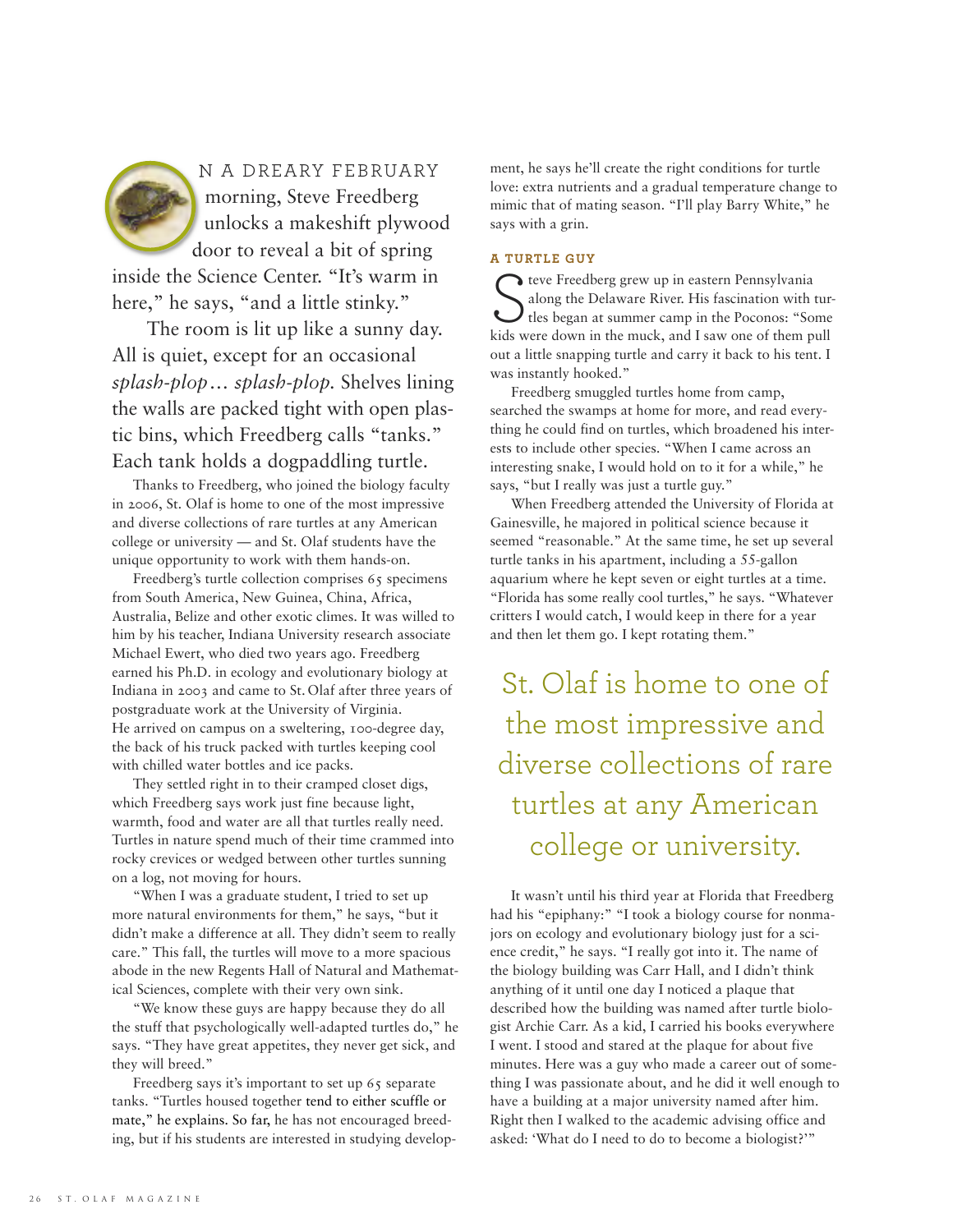

While Freedberg's fellow political science majors took electives like volleyball, Freedberg took organic chemistry, physics, calculus, and all the prerequisites for graduate school in biology. He chose to attend Indiana University because of its superb turtle collection, but he says he ended up benefiting most from it being one of the nation's top schools in evolutionary biology.

"At grad school I quickly realized that I wasn't going to get very far just focusing on one organism. I loved turtles, and they were my thing," Freedberg explains, "but if I wanted to get into any broad-reaching questions in biology, I had to branch out. If I got to work with turtles, it would be an added bonus."

#### **TURTLE SMARTS**

 $\frac{1}{2}$ **Turtles are definitely inquisitive," says Freedberg.** "I've dissected a turtle brain, and it's pretty tiny. But after years of interacting with them, It's clear that there's something more than instinct going on up there."

Freedberg shows off a few of his favorites: an *Emydura subglobosa* from Australia, with a pretty orange belly; a docile twistneck turtle that lays one giant egg instead of the usual 15 small ones; a hissing snakeneck turtle from Papua New Guinea; a giant musk turtle with whiskers, known to skim down muddy hillsides in Belize; and a shy Asian box turtle that Freedberg says is quite the gourmet.

Favorites from Freedberg's 65-turtle collection include, left, an African forest-dwelling *Kinixys homeana* (hingeback tortoise) and, right, an *Emydura subglobosa* (red-bellied short-necked turtle) from Australia.

Freedberg holds each turtle by the shell, careful to avoid their sharp, snapping beaks, and strokes under their chins. "You might not think of turtles as having personalities, but they do," he says. "When I was about 12, I had a wood turtle who was extremely charismatic," he says with a smile. "Wood turtles in particular have been known to perform about as well as rats in finding their way out of mazes. Turtles are actually brighter animals than most people give them credit for."

Freedberg's students love the turtles, which they use to study many areas of biology, including genetics, ecology, egg development, evolutionary biology and bioinformatics, which is the collection and analysis of biological information using computers.

At St. Olaf, Freedberg relishes his combination of turtle fieldwork, bioinformatics, and teaching. "The students here are great," he says. "They're so involved and dynamic. They are eager to contribute to real science and the turtles offer another opportunity to do so."

His research focuses on three areas: sex-ratio evolution, sex-determination evolution, and gene introgression (the incorporation of genes from one species into the gene pool of another through hybridization) in animals. For most turtle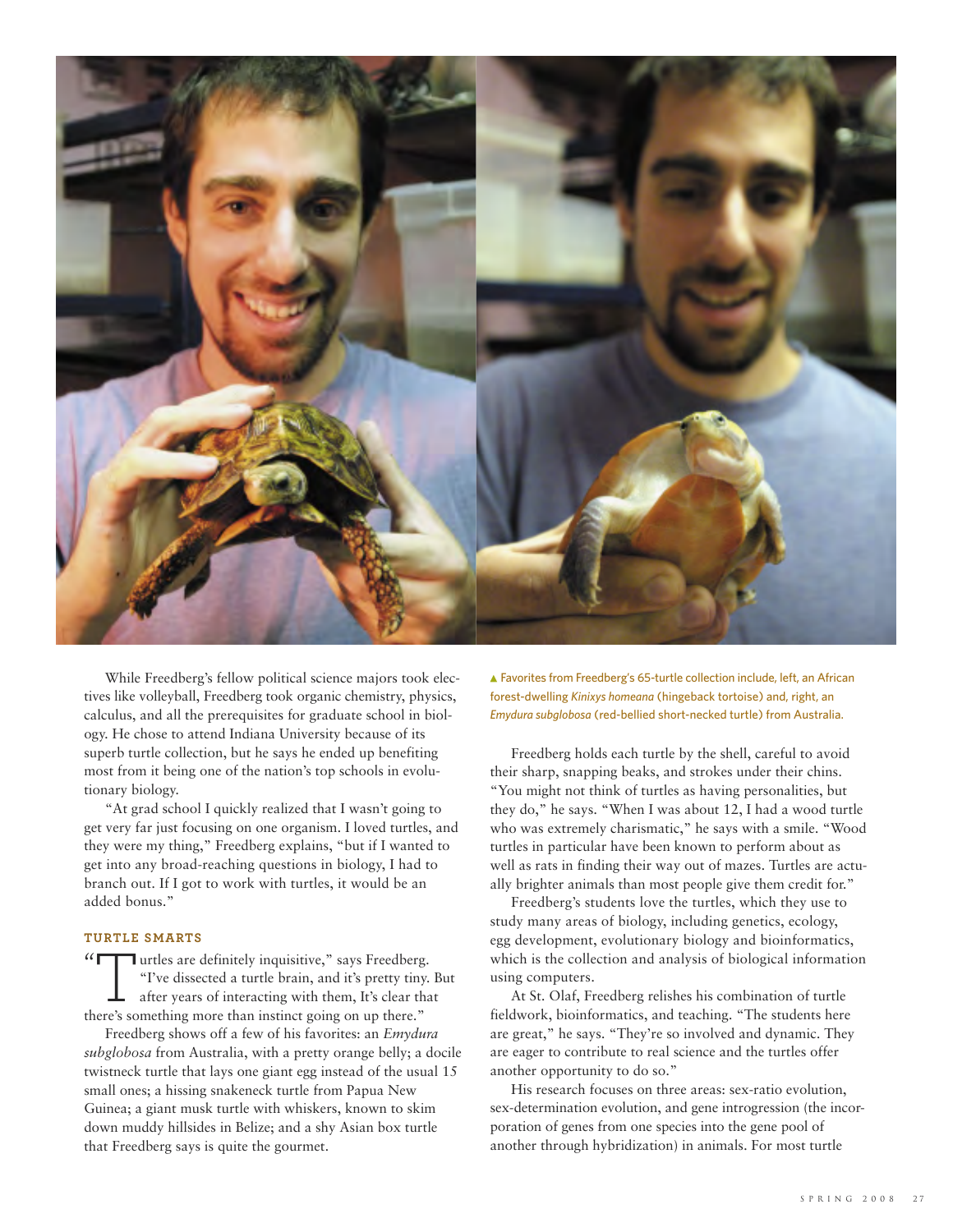species, sex is not determined by genes but by the temperature at which the egg is incubated — specifically, the temperature during the middle 20 days of a 70-day incubation period. Warmer temperatures produce females; cooler temperatures produce males. Variations can occur even within individual nests, with females hatching from the sun-warmed eggs at the top of a nest and males emerging from cooler areas at the bottom.

"One question that interests me is: How do they maintain a balance of males and females, given that they are at the mercy of the environment?" he says. "If you have a string of really hot or really cold years, you figure the population is going to be in trouble."

Freedberg says that most turtle populations today have more females than males. One explanation has been that they are already experiencing the effect of global warming and can't adapt quickly enough to overcome it. Sea turtle conservation groups have been particularly interested in Freedberg's research because of differing opinions about the efficacy of captive breeding programs, and about whether it is prudent to interfere with what may be natural controls for population genetics.

## The earliest known turtles coexisted with the dinosaurs, 215 million years ago.

"With captive breeding programs, you can manipulate the sex ratio in any way you want," he explains. "Some argue that it's best to produce a lot more females than males because females are the reproductive unit, and the more eggs they can produce, the faster the population will recover. Some folks argue the flip side: that the natural situation should be produced, one male and one female, because if you get a small number of males, you could lose a lot of your genetic variation, which is really important. If only a couple of males are fertilizing many clutches, you get inbreeding."

Freedberg says his interest in sex ratios led logically to more theoretical and mathematical modeling work. And from there, he began focusing on genetics and bioinformatics.

"With temperature-dependent sex determination, you should get huge fluctuations over time. Sometimes you might get just a couple of males and a bunch of females, or vice versa. And when that happens, you basically bottleneck all of your genetic information into a couple of individuals and you predict that you'll lose a lot of rare genes; they just disappear," he says. "But that shouldn't happen with genetic sex determination because they should always produce an even number of males and females. At least that's what the theory predicts, but no one else has ever studied it."

Bioinformatics plays a big part in all of Freedberg's research, and he teaches a course in it as well. Simply put, he writes computer programs that serve as research tools. "It's called simulation modeling," he says. "Basically, it's a series of equations, computational models where you can simulate thousands of individuals in a population and study what might be going on over millions of generations. We input actual data from natural populations and hopefully it gives us a fairly accurate facsimile of what's going on in nature."

#### **WILD TURTLE HEAVEN**

Fifteen miles south of Wabasha, Minnesota, is <sup>a</sup> turtle biologist's dream known as Weaver Bottoms: a wetland with about 2,000 acres of elevated sand prairie, bordered by the Mississippi River on one side and marshland on the other, and home to eight species of freshwater turtles.

Last summer, St. Olaf seniors Elizabeth Leslie and Eric Scholten worked with Freedberg at Weaver Bottoms. Leslie, a chemistry major, had taken Freedberg's bioinformatics course and was looking to get some fieldwork experience. "I liked that the project had to do with genetics and molecular work," she says, "and we definitely got our hands dirty!"

The Weaver Bottoms populations are perfect for Freedberg's genetic research. The eight species of turtles eat the same things and nest in the same areas yet differ in whether they have genetic or temperature-dependent sex determination. Freedberg and his students are using the DNA data they collected from about 400 turtles to see if there is a difference in genetic diversity between the group with genetic sex determination and the group with temperature-dependent sex determination.

Freedberg came upon Weaver Bottoms by "serendipity" in 2007 when he attended the Arizona Powdermill conference, a sort of freshwater-turtle biologists' think tank. He was assigned to share a room with Michael Pappas, a Rochester, Minnesota, restaurateur and well-respected, largely self-taught turtle expert, who has been studying the turtles of Weaver Bottoms for 30 years. Pappas invited Freedberg and his students to work at the site and stay at his family cabin last summer and a great partnership was formed. Pappas shares his knowledge of natural behavior; Freedberg shares his knowledge of genetics and the assistance of his student researchers.

"Mike [Pappas] is fantastic," says Freedberg. "He has a huge, encyclopedic knowledge of the natural history of the turtles of the area. He knows where they are and how they behave, which helps us to collect them."

Pappas is equally impressed with Freedberg: "He's a really brilliant guy. You think he might be afraid to get his hands dirty. No, not at all." Pappas says Freedberg got an education in how to catch some of the more challenging Weaver Bottoms turtles: huge softshell turtles, measuring a foot and a half across, and 30- to 40-pound snapping turtles. "His students got right into it, and Steve did, too. He's fearless," adds Pappas.

On a typical day at Weaver Bottoms, the researchers would

▶ St. Olaf biology major Casey Baustian '08 holds a baby *Graptemys ouachitensis* (map turtle) in the research lab adjacent to the "turtle room" in the Science Center. The turtles will move this fall into a new home in the Regents Hall of Natural and Mathematical Sciences.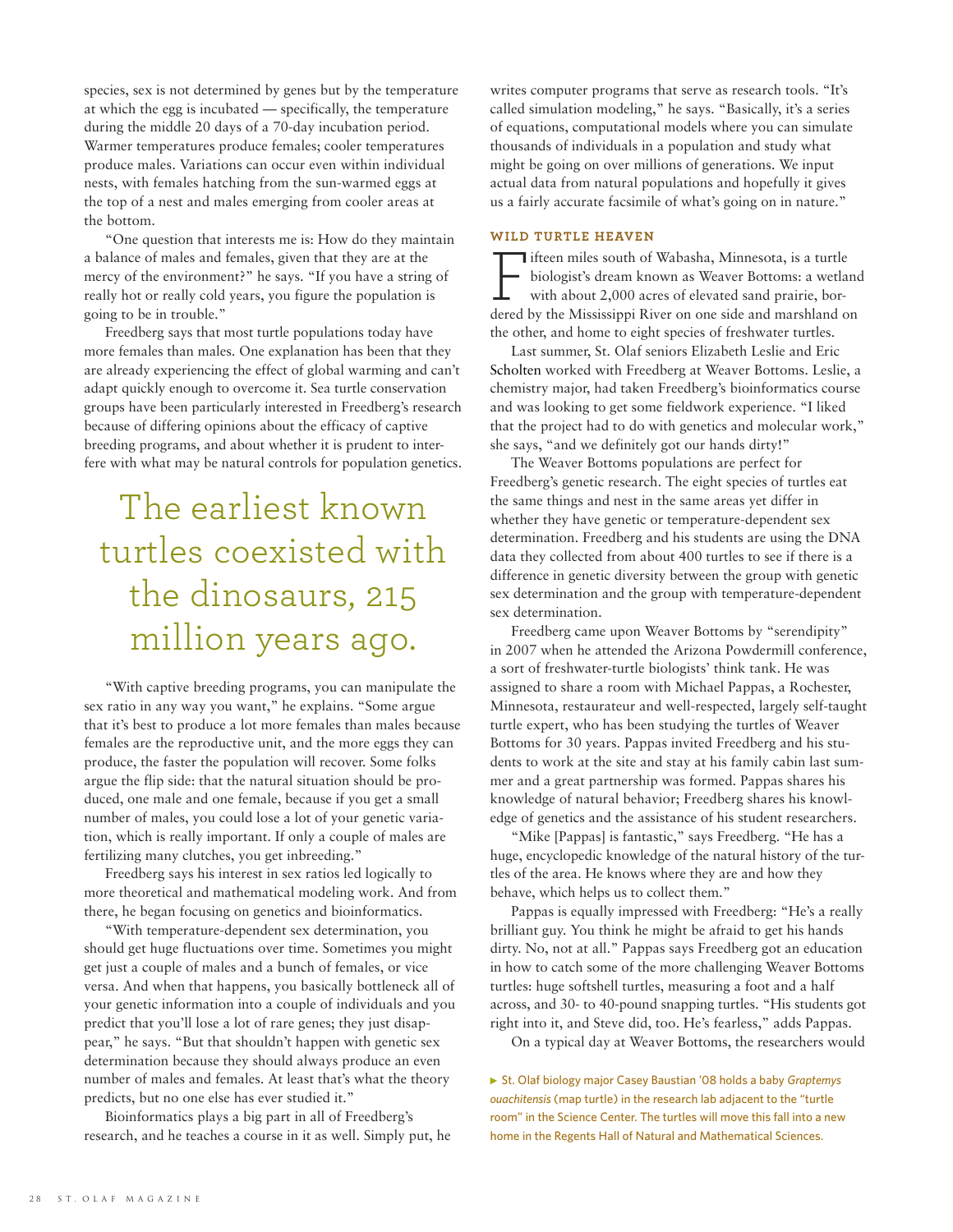Studying evolutionary processes in turtles applies to many areas of biology, like the dynamics of diseases or the conservation of natural populations of organisms.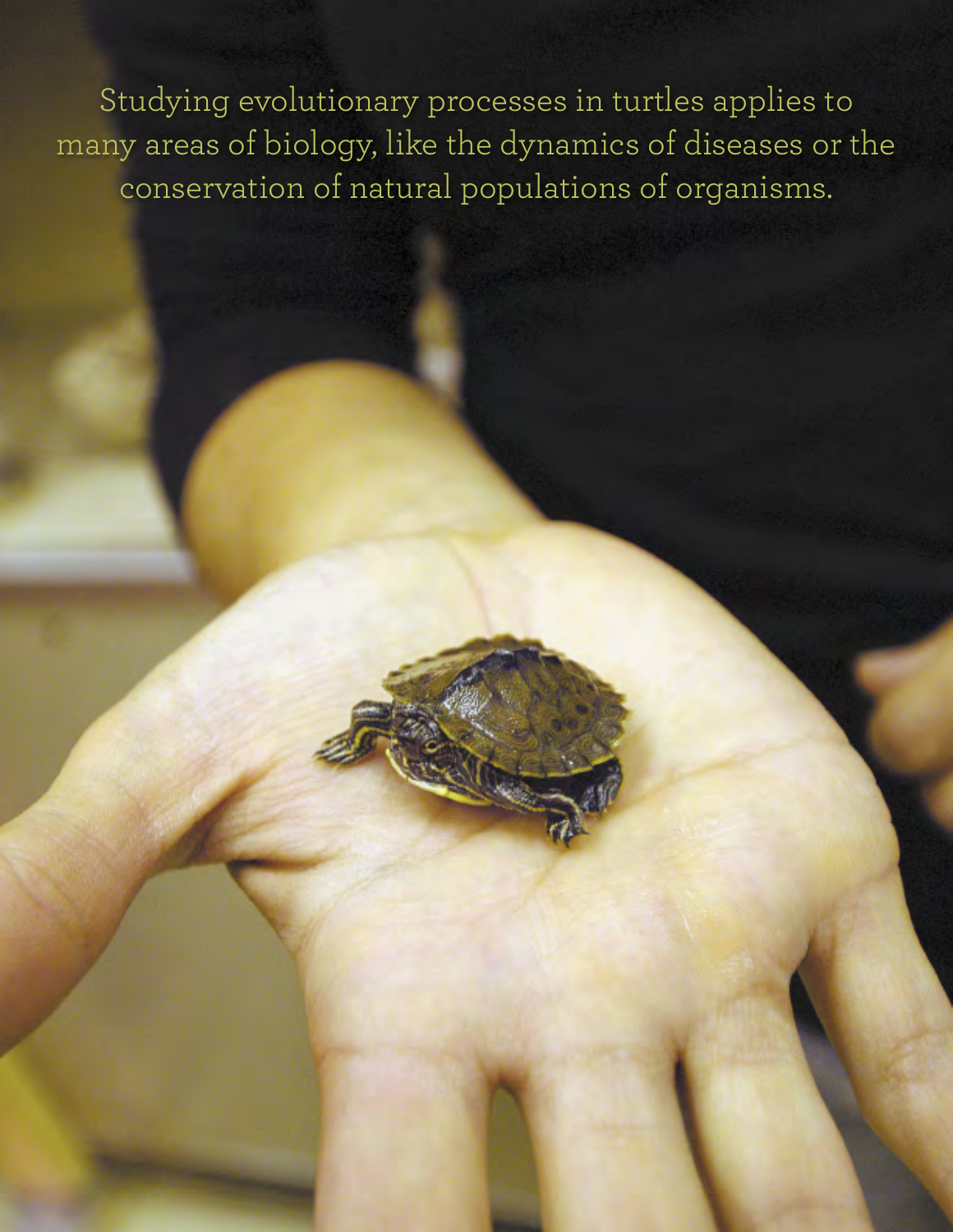

On a good day, the students would collect 50 to 60 turtles, measure them, take a tissue sample from their tails, mark them, and send them on their way.

set and check traps by boat; drive a stretch of two miles to look for turtles crossing the road; and hike through fields looking for nesting turtles. Once a nest was found, they would insert a data logger to keep track of temperature and other information, record the location, and cover the nest with a wire cage to protect it from predators. Their work with turtle nests benefited Pappas, who is studying the effect of agriculture on hatchlings. Baby turtles that emerge from their nests

into a corn or soybean field become disoriented by the tall crops and can't follow their natural signals to water.

On a good day, Freedberg and his students would collect 50 to 60 turtles, take them back to Pappas's cabin to measure them, take a tissue sample from their tails (a tiny snippet of skin that the turtle doesn't feel), mark them, and send them on their way.

Sometimes the turtles had to spend the night on the porch